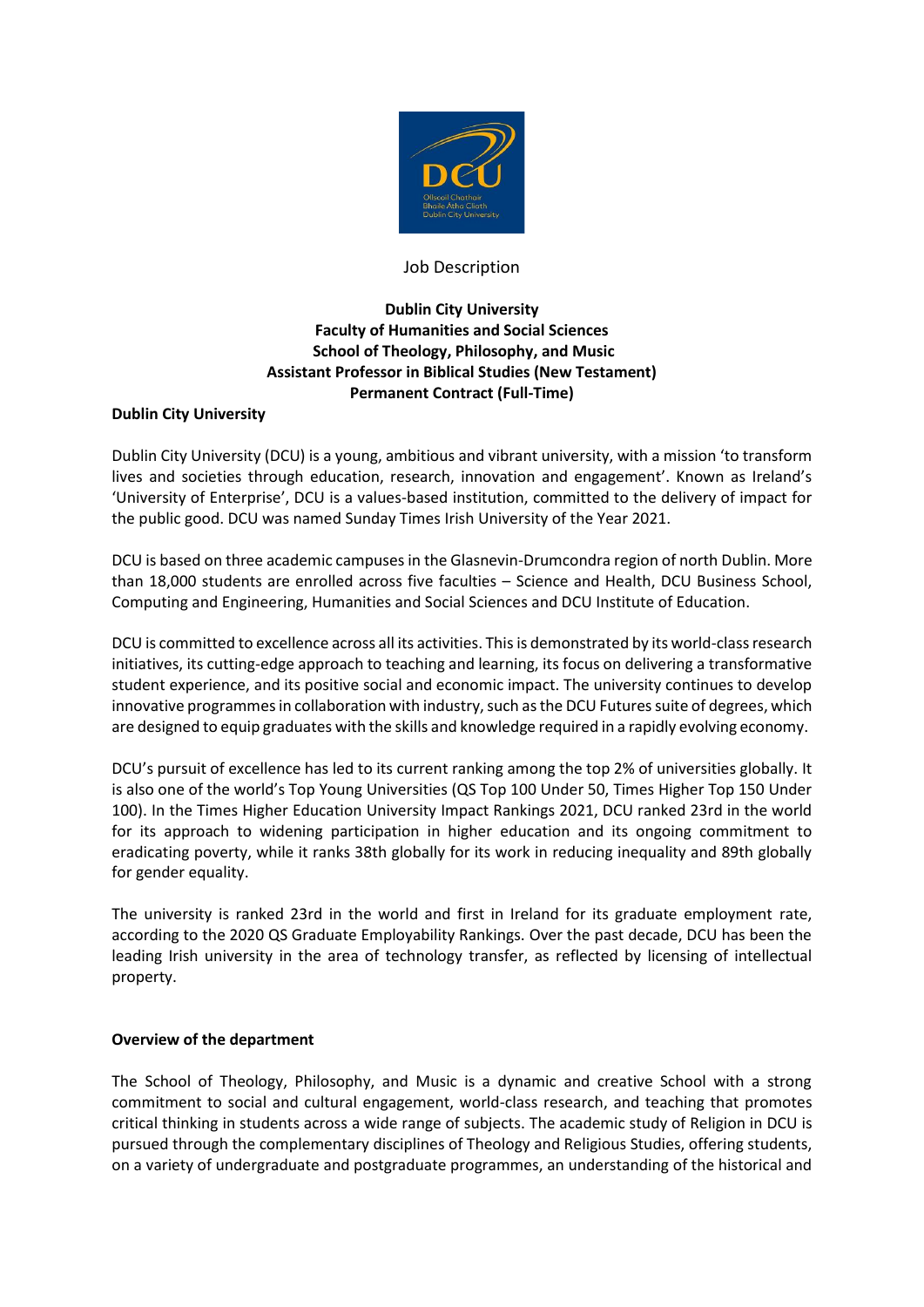contemporary significance of religious faith and religious traditions. The School has particular strengths in the traditions of Judaism, Christianity, and Islam, as well as interreligious approaches to studying the world's religions. The School offers excellent opportunities for staff to teach within their own areas of research expertise and to supervise PhD candidates. The School is committed to high quality research and supports its staff in such work.

## **Role Profile**

The School of Theology, Philosophy, and Music wishes to appoint an Assistant Professor in Biblical Studies (New Testament), commencing 1st September 2022. The successful candidate will contribute to both undergraduate and postgraduate programmes, including the BA Joint Honours, the Bachelor of Religious Education, the BA in Theology and Religious Studies, as well as the MA in Theology and World Religions. The successful candidate will be capable of working in a team context and will contribute to the administrative work of the School. They will also be able to provide leadership in developing the School's teaching, research, and engagement agenda. The School is committed to high quality research and expects its staff to maintain an active research profile, including international publications and the pursuit of research funding.

## **Duties and Responsibilities**

The duties and responsibilities of the position include, but are not limited to the following:

#### **Teaching and Learning**

The successful candidate will contribute to the development, teaching, assessment, and administration of modules in the undergraduate and postgraduate programmes delivered in the School, including:

- Undergraduate and postgraduate teaching in Theology and Religious Studies, including an introductory module on the Bible, along with more advanced modules on the Gospels, Paul, New Testament Greek, and other subjects related to the successful candidate's specialisation;
- Online and remote delivery of teaching, as required;
- Tutorial and small group teaching in the programmes offered by the School;
- Providing marks and feedback to students in a timely manner, as agreed with Programme Chairs and the Head of School, and in line with Faculty policies;
- Supervision of undergraduate and postgraduate research, including MA and PhD, in New Testament and related areas (reception history, religion and gender, Theology, Religious Studies);
- Contributing to the design, development, and management of current programmes and other teaching and learning developments in the School.

#### **Research and Scholarship**

The successful candidate will be committed to high-quality research and publication in the field of biblical studies/New Testament on an individual and a collaborative basis. The successful candidate will be expected to:

 Pursue an active research agenda with ongoing research publications in prestigious international academic journals and book publishers, both individually and, where appropriate, in collaboration with colleagues in DCU and elsewhere;